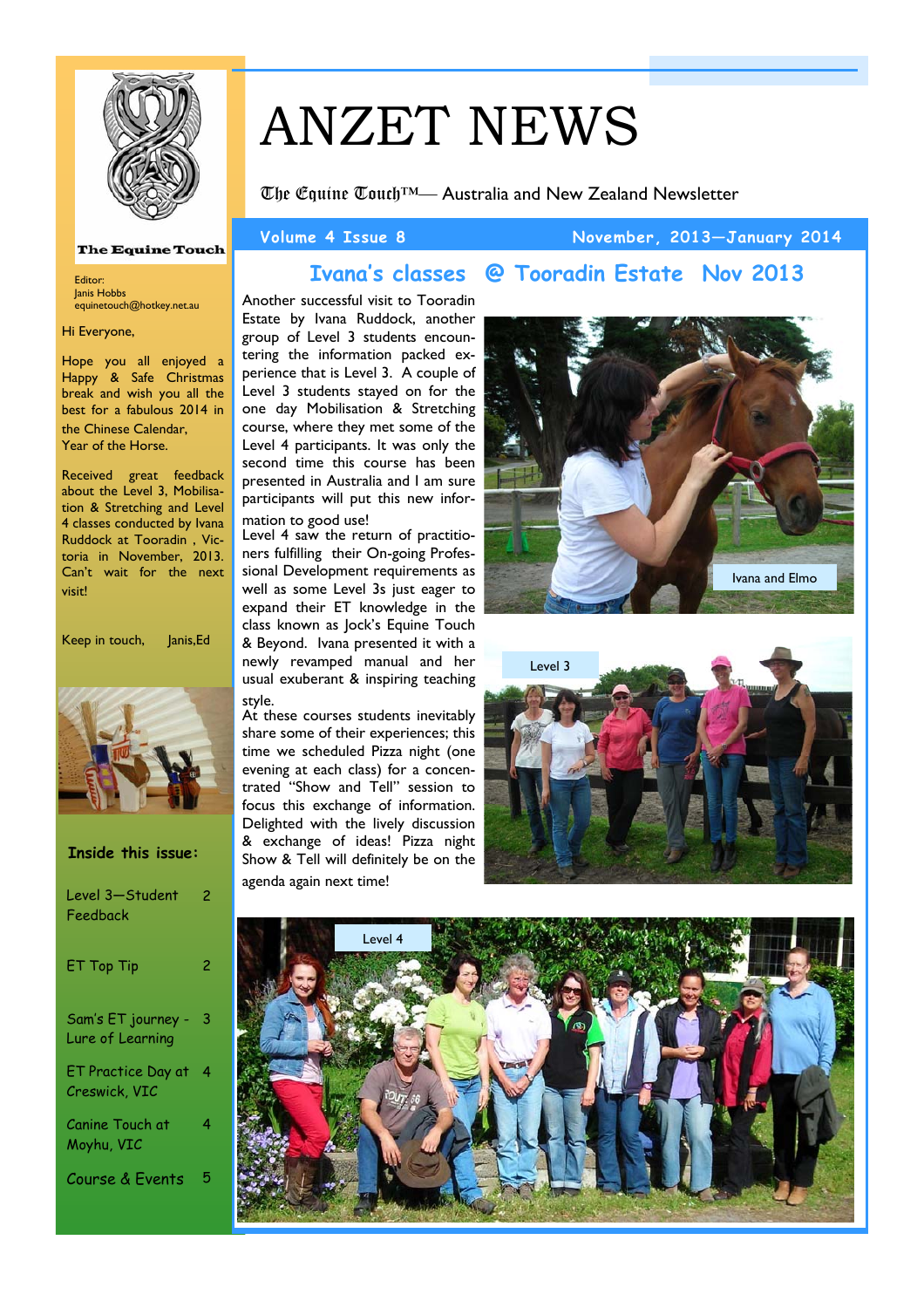### **Page 2 The Equine Touch™— Australia and New Zealand Newsletter**

# **Your Say**

# **Inspired & motivated, getting great results**

I have just finished attending the Level 3 Equine Touch course at Tooradin, VIC and it is hard to explain how much impact the 4 days have had on my life. I have had horses for over 10 years and have been interested in learning about horse behaviour, and how to train horses, for the past couple of years. I have moved into trimming horses' hooves and training 'wild' horses as well as horses that have suffered extreme trauma. I believe the information I have re-

ceived - and hopefully retained - is essential for all horse owners; information on teeth, hooves, skeletal and muscular systems, in addition to Equine Touch. The only way to describe how I feel from attending this course is that I am empowered and inspired. Not only have I learnt an enormous amount about ET but also about myself and the horses and with that confidence and understanding to trust and develop better 'feel'.

Since the Level 3 course I have been practicing ET as much as possible and have been having some amazing results. The farrier noticed a difference when trimming a difficult horse. I had started doing some forehead procedures and also TMJ in some instances and the calming effects were instantaneous.

I am handling and training 'wild' horses who are quite often very sensitive to touch and am finding that ET is a wonderful tool to enable them to learn to accept touch all over their body. I am also finding that many horses that I suspect have been roped are extremely sore around the poll and I am having a lot of success with ET moves in this area.

*Andi Tyndall, Level 3* 

Re new level 3 moves: Having come home from an exhausting yet very rewarding Level 3 with Ivana I was so keen to get out there and see if there were opportunities to apply some new moves to the horses I have been working on. I have found that 3 moves, Tongue, Hyoid, and Atlas seem to be very well received....one horse fell asleep while I was doing Hyoid!! Another newly learned procedure I tried out was Holistic Back Opening (HBO). This was on a horse who is very "closed" as far as giving you feedback. I got to the last move of the HBO and he started yawning.....and he did about 5 big yawns!! I will also add that this session with this horse was our best yet. Yay for Level 3!!!

Re discussion night: Our level 3 discussion night was a real treat. I was astounded and in awe of the diversity of people we had sitting around

the table. When you are in learning mode during the day it does not leave much time for really getting to know your fellow participants, but the "round the table" discussion of our skills and interests opened my eyes to the amazing group of people I had been spending my days with! From a guitar maker to a Shaman healer..... I felt I was in the presence of a most remarkable group of people!! I encourage everyone who is attending an Equine Touch course to participate in nights like these; you never know what you may learn and what you may be able to impart to someone else, however small it may be.

*Janelle Baldini, Level 3* 

### *ET TOP TIPS*

Jock Ruddock always reminded us that in Equine Touch our positive and confident attitude is important; that if you approach performing the Equine Touch with a negative attitude that a negative outcome will surely follow. So, right now, *stop* that negative selftalk like "I can never get this move." Replace it with "I know it's getting easier & easier to remember this move! Let's see if I can remember it this time!" And if you don't remember it, no big deal, check your manual again. For the sake of the horse as well as yourself maintain a positive outlook.

Somewhat like learning to play a musical instrument it takes some dedication to build your Equine Touch skills. You need patience and practice. Keep reviewing your take-home support materials; keep practising in order to become more accurate and fluid in your moves, to maintain the flow and develop your feel. Persevere and *Voila!* One day, instead of feeling clumsy and tuneless, you'll be "an overnight success" making music .



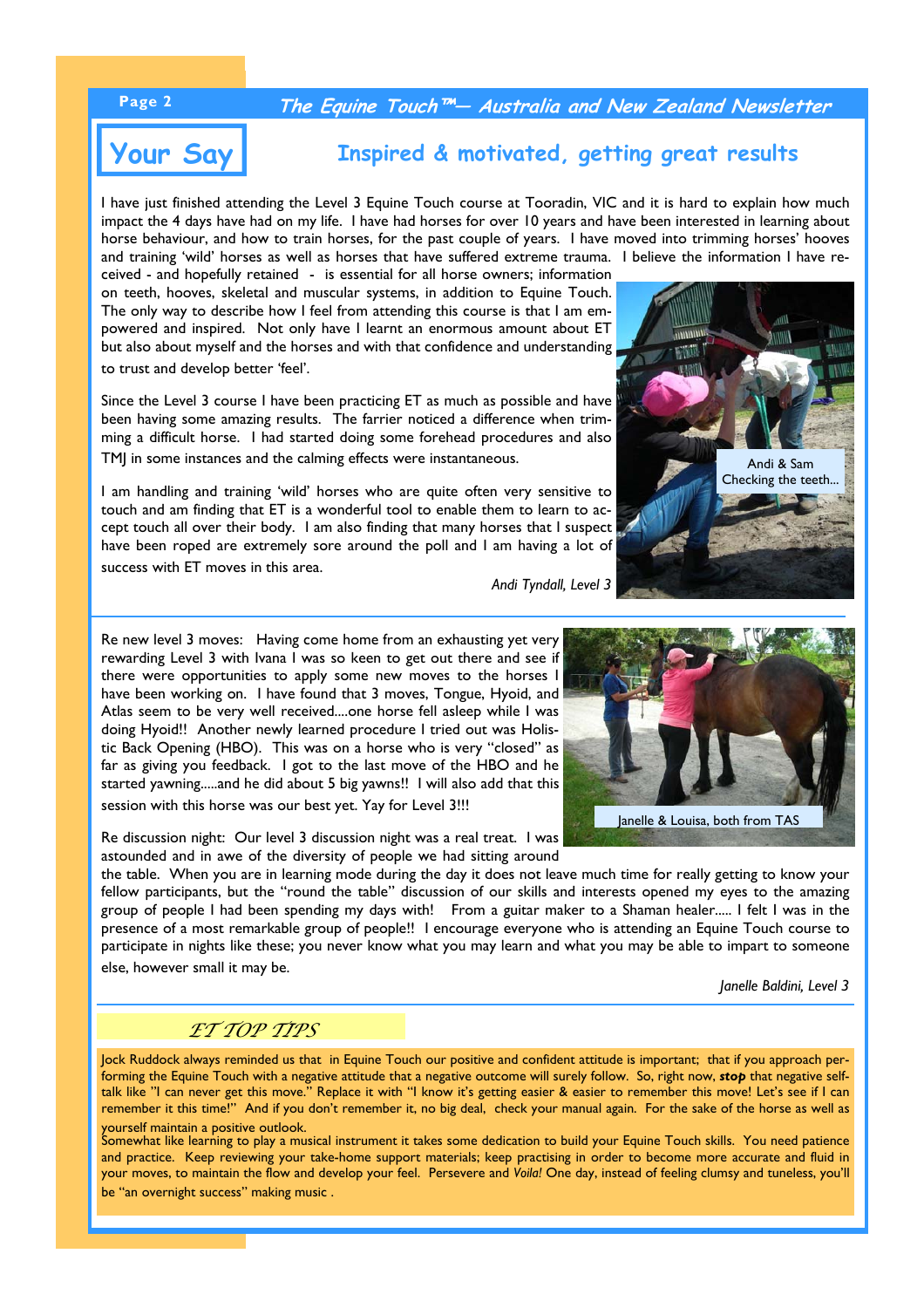### **Volume 4 Issue 8 Page 3**

# **Your Say**

### **Sam's Equine Touch journey — Lure of learning**

Initially I had only ever intended to do one or two levels of ET but when I heard that Ivana Ruddock was coming to Melbourne in November, the lure of learning from Ivana as one of the founders of ET was too great. November is a very busy time of year for me so when the time came, I wasn't feeling too enthusiastic about heading down to Tooradin for 5 days\* but I'm so glad I did. I think those who completed Level 3 with me would agree that Level 3 is the level that brings everything together and makes Level 1 and 2 make sense, not to mention Ivana is a fantastic teacher and we all had a great time down there with a lovely group of people. *(\*Level 3 is 4 days. 'Day 5' was the Mobilisation & Stretching one-day course. Ed.)*

Fresh from returning from Tooradin, I had a renewed enthusiasm for ET so I didn't hesitate to put it to the test when two weeks later I had the equine dentist coming to my four geldings. One of my geldings, *Navajo*, I had only owned for about 3 months and he is a Northern Territory brumby, born and raised in the wild. He was passively trapped only about 12 months prior as a 2  $\frac{1}{2}$  year old stallion and taken in by Andi Tyndall (also a Level 3 ET student) who runs a business called *All Things Brumby* which takes in, handles and re-homes brumbies. I decided to adopt my brumby from Andi because I liked the fact that she had a "no force" policy, she will not force contact on the horses, instead she works with them until they are ready to accept contact, their choice. I knew from the very moment Andi took *Navajo* in that he was the one I wanted



however it soon became apparent that *Navajo* would turn out to be Andi's greatest challenge as he had an extreme fear of humans. It is thought that in the capturing process he was abused in some way so his first ever interaction with humans was not a good one. But he was the one I wanted so I encouraged Andi to learn as much as she could from *Navajo* and he would have a home waiting for him with me when she was satisfied he had reached a level of handling she was happy with and that time came about 12 months later.

Upon arrival at my place, *Navajo* would not come anywhere near me as he had bonded with Andi and I needed to prove myself worthy of his trust. Two weeks later he accepted touch from me and I have continued on with his handling from where Andi left off. Now 3 months on I had the dentist coming and I didn't know how he was going to cope with it as it was a lot to ask of him so I prepped him well for the occasion. I also had the vet there to sedate him if need be.

Just prior to the dentist and vet arriving I did as Ivana had suggested and performed ET on all four horses, in particular addressing the poll and the TMJ. By the time the dentist and the vet (with baby and pram in tow) got there, all four horses were so relaxed from the ET that they barely noticed them arrive and I am so happy to say that *Navajo* had his teeth done without incident and without any need for sedation. I really feel that without the ET, this probably wouldn't have been possible. A few hours after the dentist left I again addressed the poll, TMJ and hyoid with huge responses, particularly from *Bailey* and *Navajo*, who are both 3yo, probably because there is so much going on in their mouths at this age.

I should add that at about the time I adopted *Navajo*, I also took in a little Chihuahua rescue, who was about 10 years old and in quite poor condition. He is thought to be an ex-puppy farm breeding dog who exceeded his useby date. He was underweight, timid and had a number of minor health issues but his biggest problem was luxating patellas in both hind legs. I consulted the vet about this but she confirmed given his age and the extent of degeneration in his joints, surgery was not a viable option. However, she did suggest that a lot of people were having great success with these conditions with body work so I started doing ET on him and the changes in his mobility within a week was nothing short of miraculous. I have continued to perform ET on him on a regular basis and he is a new dog so I might have to look at enrolling in a Canine Touch course some time in the not too distant future.



*Samantha McCormack, Level 3* 

**Canine Touch? — Yes! You can help your dogs too! See next page...**